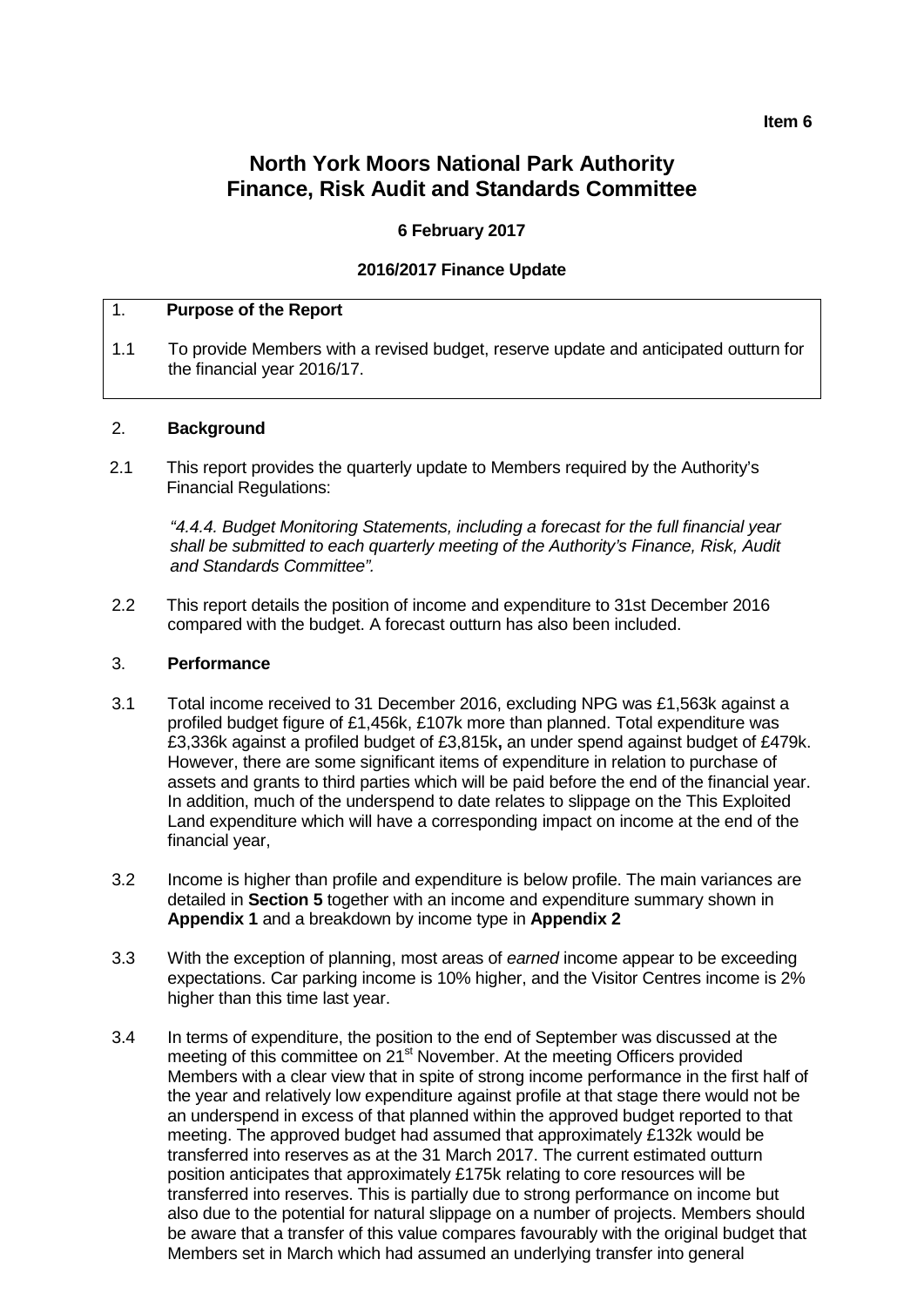reserves of £234k. At the time this was offset by the assumption that the earmarked reserve for TEL would be drawn down in this financial year, but this is not needed due to the changes in the profile of grant receipts and the position on match funding.

- 3.5 Members should note that £102k income has been received in the accounts for S106 York Potash, and any unspent balance of this amount would be transferred in to the S106 earmarked reserve at the end of the financial year. This would be added to the existing potash reserve balance of £148k, but at this stage is not included in the figures.
- 3.6 Members should also note that the financial reporting requirements in relation to external grant funded projects means that although there may be variances in the expenditure and income at the year-end these will not impact on the 'net position' of the Authority.

| 2016/17 Budget Summary as at 31st December 2016 |                           |                                 |                            |  |  |
|-------------------------------------------------|---------------------------|---------------------------------|----------------------------|--|--|
|                                                 | 2016/17                   | 2016/17                         | 2016/17                    |  |  |
| 2016/2017 Income and Expenditure                | Original<br><b>Budget</b> | <b>Current</b><br><b>Budget</b> | Change in<br><b>Budget</b> |  |  |
|                                                 | £000                      | £000                            | £000                       |  |  |
| <b>Gross Expenditure</b>                        | 6,404                     | 6,457                           | 53                         |  |  |
| <b>Gross Income</b>                             | 6,388                     | 6,589                           | 201                        |  |  |
| <b>Net Movement to/from Reserves</b>            | $-16$                     | 132                             | 148                        |  |  |

# 3.7 **Budget Summary**

Members will recall that the increased movement to reserves shown in this table reflected the changed timing of the NPA's cash contribution to the TEL project.

# 3.8 **In Year Changes to the 2016/17 Budget**

| In year changes to the 2016/17 Budget                |       |  |  |  |  |
|------------------------------------------------------|-------|--|--|--|--|
|                                                      | £'000 |  |  |  |  |
| <b>Expenditure</b>                                   |       |  |  |  |  |
| <b>Previously Reported Changes</b>                   | 72    |  |  |  |  |
| Health & Access New (reduction in<br>expenditure)    | $-10$ |  |  |  |  |
| MMS - New (reduction in expenditure)                 | $-5$  |  |  |  |  |
| Conservation Pay - New (reduction in<br>expenditure) | -4    |  |  |  |  |
| <b>Sub Total Expenditure</b>                         | 53    |  |  |  |  |
| <b>Income</b>                                        |       |  |  |  |  |
| <b>Previously Reported Changes</b>                   | 201   |  |  |  |  |
| <b>Sub Total Income</b>                              | 201   |  |  |  |  |
| In year changes to the 2016/17 Budget                | 148   |  |  |  |  |

3.9 Members will note that there have not been significant changes made to the budget at this stage in the financial year, which is different from the approach taken in previous years where adjustments were still being actioned at very late stages. The focus has shifted to reporting on variances rather than continually updating the budgets to match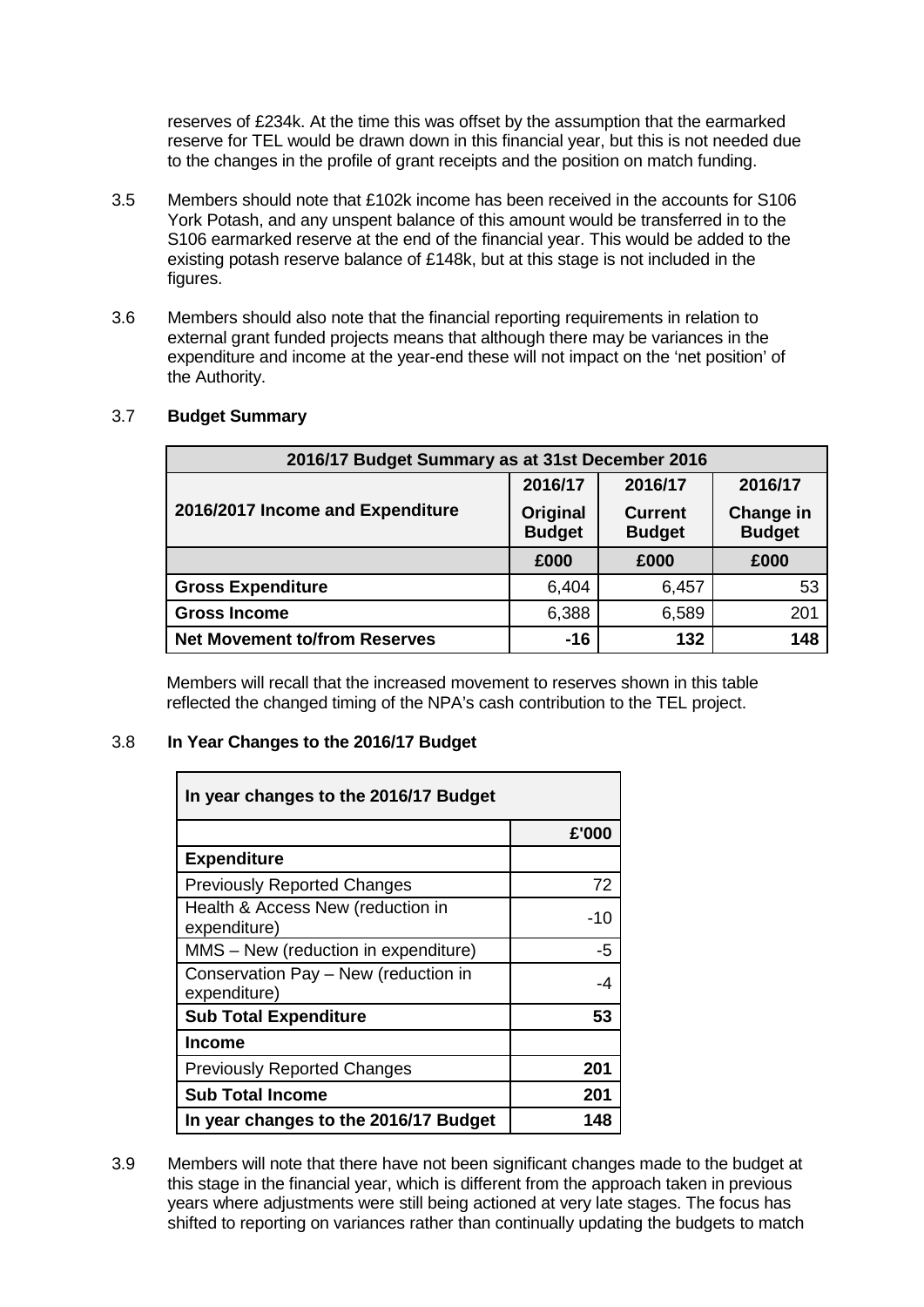the current expenditure. Officers consider that this is a more transparent and effective approach to budget management.

In fact the most significant change to the current year budget was effected in September following discussions at a Directors Away day in June which allocated additional project expenditure, the changes to the profile of the TEL budget which means that the NYM match funding will be drawn down in later years, and small amount of carry forward approved by Members in June; the net impact of all of these changes moved the estimated movement in reserves from the £16k transfer out of reserves to the £132k transfer in to reserves as reported (the additional resources reduced this figure by approximately £100k from the £234k in paragraph 3.4 above).

## 4. **Reserves**

| 4.1 | The table below shows the movement in reserves for 2016/17. |
|-----|-------------------------------------------------------------|
|-----|-------------------------------------------------------------|

| <b>Reserve Summary 2016/17</b>                                                                                          | 2016/17<br>Opening<br><b>Position</b> | 2016/17<br><b>Planned</b><br><b>Movement</b> | 2016/17<br><b>Planned</b><br><b>Closing</b><br><b>Position</b> | 2016/17<br><b>Actual</b><br><b>Movement</b><br><b>in</b><br><b>Reserves</b> | 2016/17<br><b>Estimated</b><br><b>Closing</b><br><b>Position</b> |
|-------------------------------------------------------------------------------------------------------------------------|---------------------------------------|----------------------------------------------|----------------------------------------------------------------|-----------------------------------------------------------------------------|------------------------------------------------------------------|
|                                                                                                                         | <b>NPA</b><br><b>March</b><br>17      | <b>NPA</b><br><b>March</b><br>17             | <b>NPA</b><br><b>March</b><br>17                               | As at<br>31/12/2016                                                         | As at<br>31/12/2016                                              |
| <b>Earmarked Reserves</b>                                                                                               | £'000                                 | £'000                                        | £'000                                                          | £'000                                                                       | £'000                                                            |
| <b>Contingency Reserve</b>                                                                                              | 320                                   | 0                                            | 320                                                            | 0                                                                           | 320                                                              |
| <b>TEL Match Funding</b>                                                                                                | 250                                   | 250                                          | 0                                                              | $-22$                                                                       | 228                                                              |
| <b>Earmarked Section 106 Reserve</b><br>(Developer Contribution for<br>compliance with s106 and planning<br>conditions) | 148                                   | $\Omega$                                     | 148                                                            | $\overline{0}$                                                              | 148                                                              |
| <b>Earmarked Section 106 Reserve</b><br>(Developer Contribution for<br>environmental mitigation on the<br>coast)        | 25                                    | $\mathbf 0$                                  | 25                                                             | $-25$                                                                       | 0                                                                |
| <b>Earmarked Revenue Reserve</b>                                                                                        | 20                                    | $\Omega$                                     | 20                                                             | $-1$                                                                        | 19                                                               |
| <b>Earmarked Capital Reserve</b>                                                                                        | 250                                   | 0                                            | 250                                                            | 0                                                                           | 250                                                              |
| <b>Non Earmarked Reserves</b>                                                                                           |                                       |                                              | $\Omega$                                                       |                                                                             | 0                                                                |
| <b>General Reserve</b>                                                                                                  | 899                                   | 234                                          | 1,133                                                          | 180                                                                         | 1,079                                                            |
| <b>Closing Reserve Balance</b>                                                                                          | 1,912                                 | $-16$                                        | 1,896                                                          | 132                                                                         | 2,044                                                            |
| <b>Estimated Year End Position</b><br>(net)                                                                             |                                       |                                              |                                                                | 43                                                                          |                                                                  |
| <b>Anticipated Closing Reserve</b><br><b>Balance</b>                                                                    | 1,912                                 |                                              |                                                                | 175                                                                         | 2087                                                             |

# 5. **Areas of the 2016/17 Budget where the Variance to Profile Requires Explanation**

# 5.1 **Natural Environment**

A very significant proportion of the non-staff expenditure in this area is profiled for the end of the financial year which presents a risk of underspend. Officers are monitoring this situation very closely as much of the work is now extremely dependent upon external risk factors such as contractor availability, 'sign off' of agreements by land owners and the weather. As a result an estimate of the 'drop out' factor has been accounted into the estimated outturn.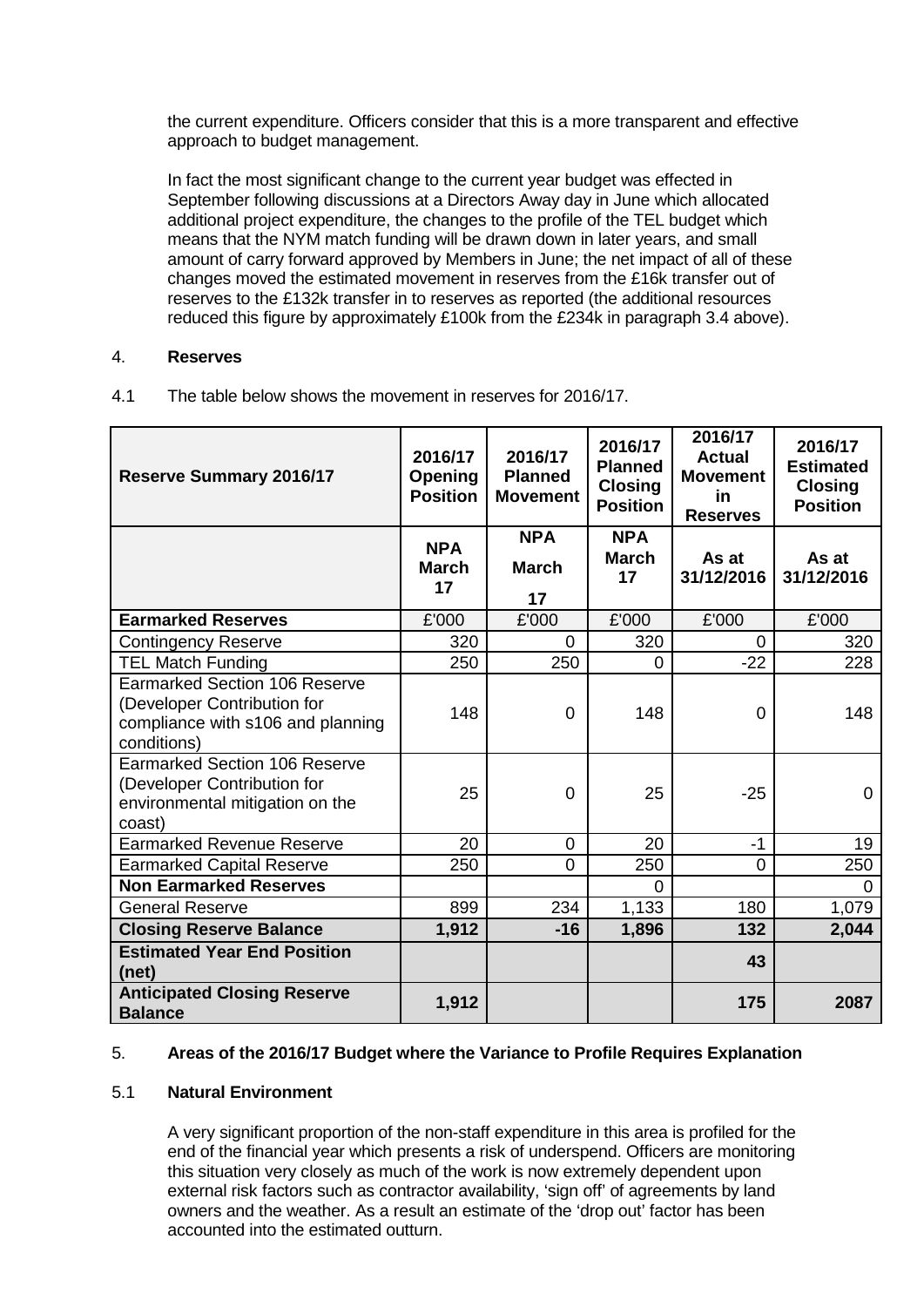Expenditure to the end of December is £87k lower than the profiled budget and income is £13k lower than the profiled income.

The expenditure variance relates mainly to PAWS, Traditional Boundary Schemes and Connectivity being behind profile, however agreements have been signed and budget committed.

The income variance is due to a delay receiving rent income at Levisham Estate where a rent review is ongoing. Progress has been made which should result in the payment of the outstanding rents shortly

## 5.2 **Cultural Heritage**

Expenditure to the end of December is £138k lower than the profiled budget and income is £51k higher than the profiled income.

The expenditure variance is mainly due to TEL. Commitments have been made from the Scheme in 2016/17 but the budget manager is predicting to underspend by £100k as some of the projects have slipped and will now take place in 2017/2018. This underspend will be offset by a reduction in grant income.

The additional income is due to early receipt of TEL match funding from the David Ross Foundation and the Woodland Trust, which may need to be carried forward as part of the 'shared fund' of match funding contributions for the project.

## 5.3 **Recreation Management**

Expenditure to the end of December is £37k lower than the profiled budget and income is £72k higher than the profiled income.

The expenditure variance is mainly due to a smaller number of apprentices being recruited and retained, and the Toilets maintenance budget which is predicted to underspend by £10k.

The income variance relates to £47k additional car parking income which continues to exceed expectations, £58k early receipt of grant income for the National Trails and an £20k under achievement of income for apprentices due to reduction in funding from Prior Purseglove College.

## 5.4 **Promoting Understanding**

Expenditure to the end of December is £39k higher than the profiled budget and income is £110k higher than the profiled income.

The variance in expenditure is mainly due to the roof repairs at the Moors Centre which has been completed.

The income variance is due to additional sales income at the Visitor Centres £22k, and exhibitions fees at the Moor Centre £12k which continues to be excellent.

. Coastal Communities Fund income is also over profile by £72k, due to the grant income been received earlier than anticipated.

## 5.5 **Rangers and Volunteers**

Expenditure to the end of December is £41k lower than the profiled budget and income is £8k lower than the profiled income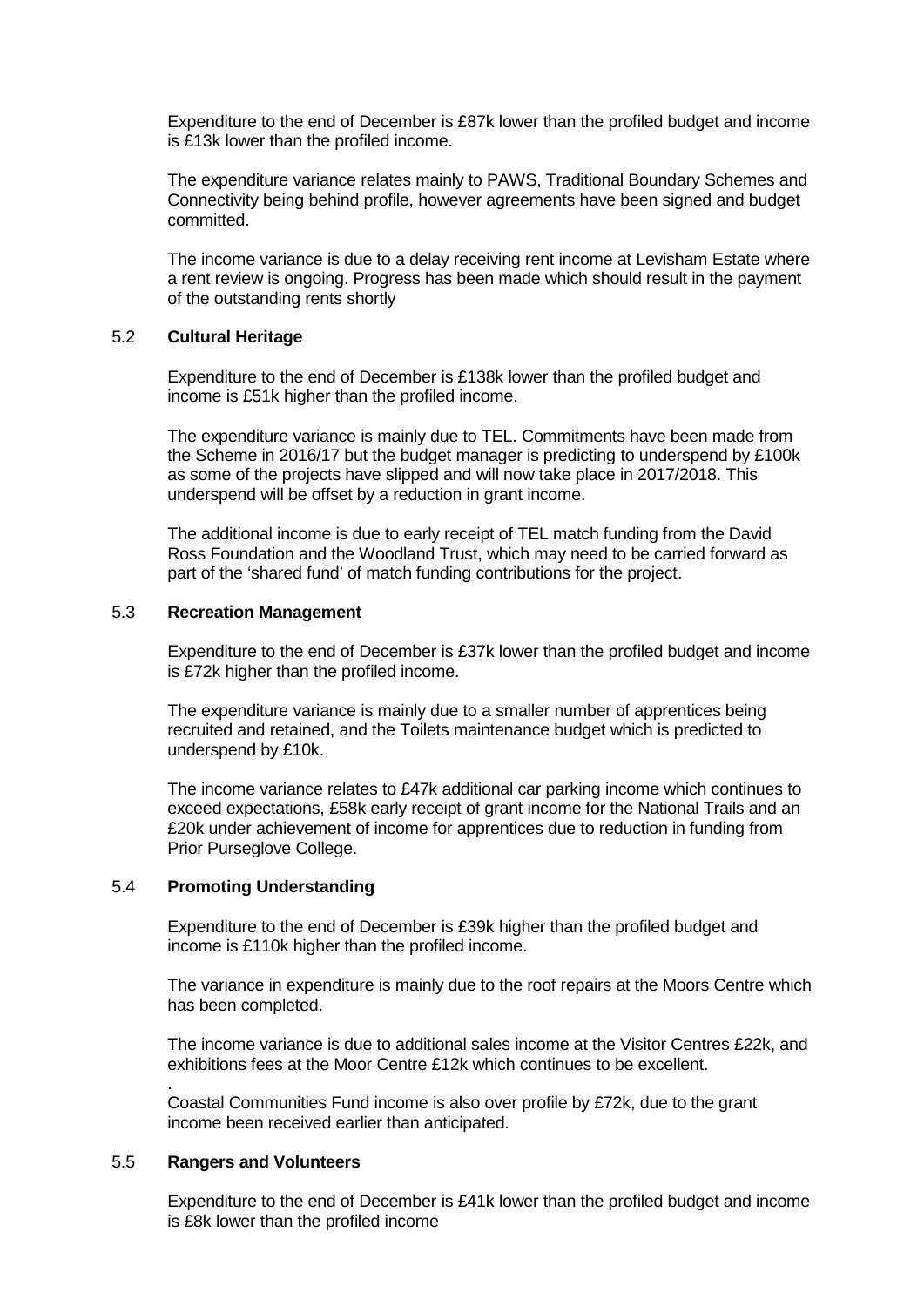The variance in expenditure relates to the replacement of vehicles £35k which was profiled to take place in September. These have been ordered and will be delivered in the next few weeks

The Volunteer Rangers and Volunteer Services are also slightly below profile by £6k.

The income variance of £8k is related to the replacement of vehicles as no capital receipts have been received

## 5.6. **Development Management**

Expenditure to the end of December is £90k lower than the profiled budget and income is £40k lower than the profiled income

The expenditure variance of £20k is due to lower costs on planning legal fees as there has been a conscious effort to reduce the planning work load on the legal adviser. There has also been a delay in receipt of invoices for legal fees from Scarborough Borough Council which will be paid later in the year.

The remaining expenditure variance of £70k, is due York Potash which is behind profile, however following recent announcements, it seems likely that spend on Potash will now increase. However, Members will recall for legal and accounting purposes any monies unspent at the end of the financial year must be ring fenced for the specific purposes within the s106 agreement.

This income variance relates to planning application fees, this budget was increased by £25k in 2016/2017, based on an assessment of the likelihood of an increase in planning fees by Central Government and overambitious national economic forecasts. This has not happened and as previously reported, it is now expected that this budget will under achieve income by £50k

## 5.7 **Corporate Services**

Expenditure to the end of December is £114k lower than the profiled budget and income is £80k lower than the profiled income.

The largest area of expenditure variance is £70k and relates to the purchase of replacement pool vehicles. This was due to take place in September but delivery is now expected in February.

Committee expenses are below profile and are expected to underspend by £15k. There are also smaller variances in: insurance, external audit fees, and legal fees.

The income variance is due to a reduction of lettings income at the Vicarage £12k, interest earned £7k, capital receipts for replacement of pooled vehicles £12k, staff recharges £18k and invest to save £31k.

# 6. **Anticipated Outturn**

Members will recall that the final net expenditure outturn for 2016/2017 is anticipated to come in on target and not underspend against budget, as in previous years. Members will recall that Officers highlighted a number of additional projects or areas where expenditure could be bought forward to offset any slippage of planned projects and additional income achieved. The majority of the projects reported at the September Committee are on target and a number of other IT related projects within the ICT Strategy are also being taken forward. One of the areas which is not included in the estimated outturn at this stage as Officers are still working on reaching an agreement prior to the year end relates to the decision by Members to support Northern Power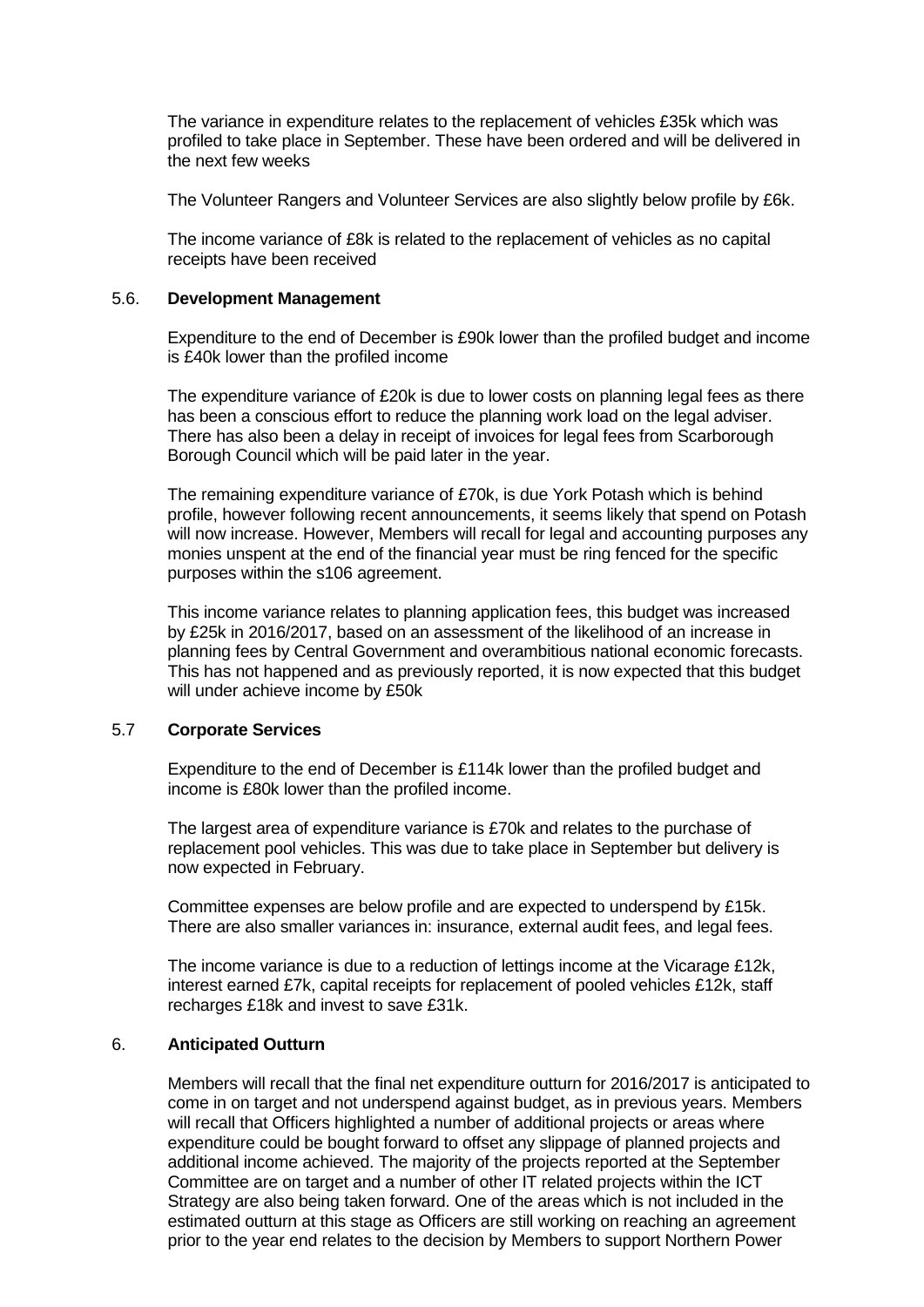Grid in relation to the resiting of the pole at Blue Bank, if this is finalised it will increase expenditure in year by £50k and consequently reduce the transfer to reserves. The overall impact of the decisions taken is that expenditure will have increased from the £5.86m outturn in 15/16 in line with increasing resources; and if externally funded and ring fenced money is excluded the estimated outturn on core budgets are very close to budget.

# 6.1 **Natural Environment**

Budget holders have assessed the likely out turn of these budgets and anticipate an underspend of £24k.The conservation department have overcommitted the grants budget to a more significant extent than in previous years to allow for a natural element of delays and 'drop off' rate. Therefore, any agreements which are not complete at the end of March will be accounted for in the 2017/18 accounts. Much of the expenditure is due to be paid in the last two months and as at the 26 January £20k of the £250k commitments on Conservation Grants had actually been drawn down.

This also assumes that contracts on a proposed joint LIDAR project with Durham University will be finalised and the flights will take place before the end of March. In the eventuality that this does not take place this could increase to £54k underspend. Officers will update Members at the meeting.

# 6.2 **Cultural Heritage**

This budget is expected to underspend by £141k due to project slippage on TEL (100k) and MMS (16k) grant funded budgets which are now expected to take place in 2017/2018.

These underspends will not affect the overall net position of the Authorities' outturn as any reduction in expenditure will be offset by an equal reduction in grant income

The historic buildings budget is also predicting an under spend of £25k.

# 6.3 **Recreation Management**

This budget is predicting to overspend by £18k on bridleways and car park machines.

Grant income received for apprentices is anticipated to be under budget by £18k.

# 6.4 **Promoting Understanding**

This area is forecasting an over spend of £60k due to extra spend on the Moor Centre roof repairs, Moors Centre trails, Sutton Bank Car Park improvements, Sutton Bank Cycling and Exhibitions

# 6.5 **Rangers and Volunteers**

This area is projecting an over spend of £36k following the purchase of a mini digger and mini bus for volunteers

# 6.6 **Development Management**

The income budgets for this area are expected to underachieve by £50k which is partly due to the nil increase of planning application fees.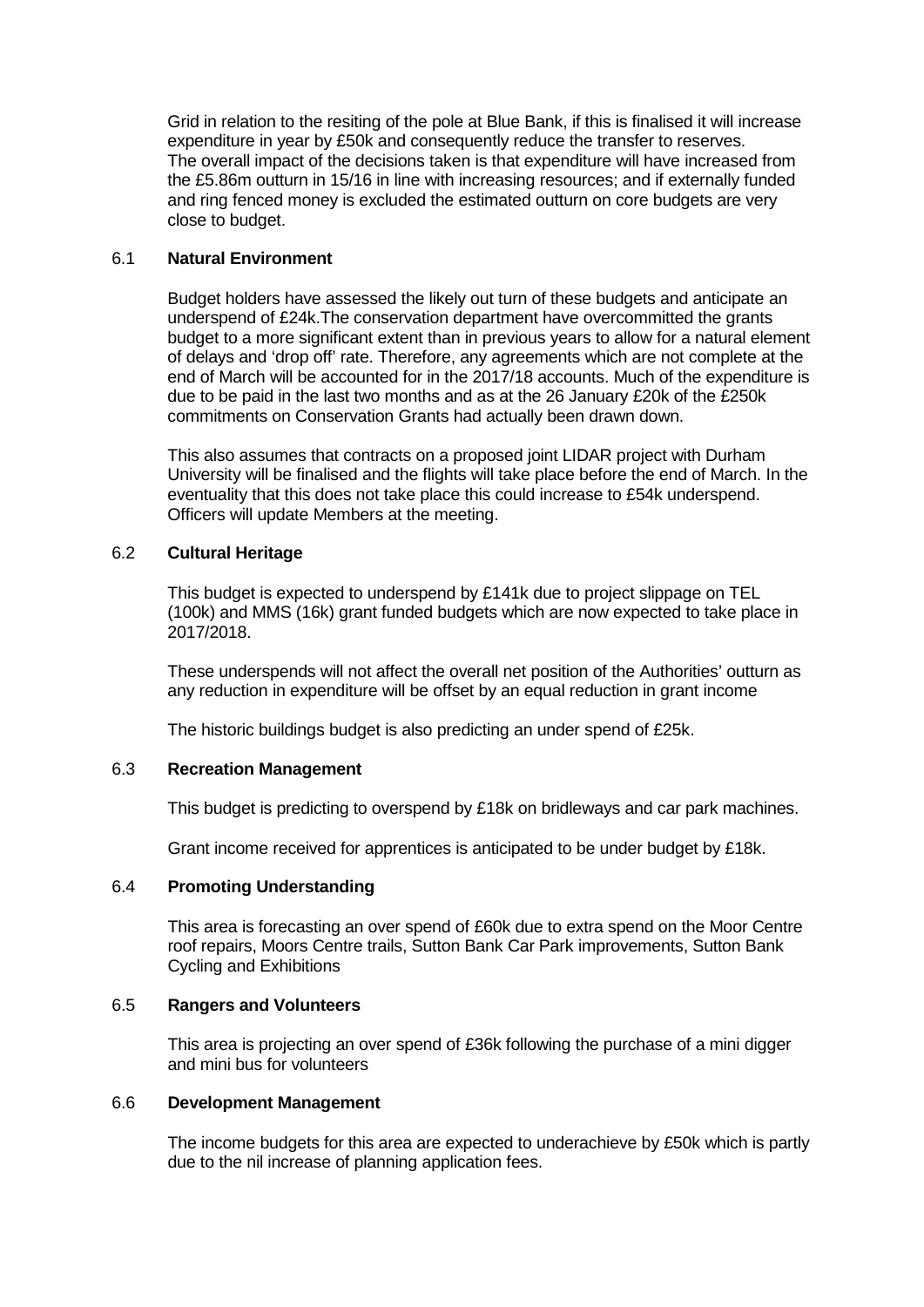# 6.7 **Forward Planning**

An underspend of £46k is anticipated on the Local Plan due to lower than anticipated consultancy costs on the landscape character assessment. This only comprised a brief update on the 2011 version rather than a full review which had initially been thought necessary.

## 6.8 **Corporate and Democratic Core**

An underspend of £17k is expected for committee costs, and other savings are offset by a reduction in income of the Vicarage rental income of £15k.

## 6.9 **Summary**

The supplementary spend shown above is offset by additional income from Car Park Fees (£50k) Visitor Centre Sales (£15k), Exhibition Sales (£10k) ,£11k received for the local plan and 12k for archaeology.

The overall projected outturn (excluding the impact of variations to grant funded projects and the s106 monies) is an over spend of approximately £100k against budget balanced by over achievement of income of a similar amount. This would mean that the final outturn would be close to the existing budget. This outturn would represent an increase in spend of roughly 8% or £0.5m over the 15/16 figure.

## 7. **Financial, Legal and Staffing Implications**

7.1 The implications are described in the report.

# 8. **Recommendation**

8.1 That Members note the content of this report.

Contact Officer Sandra Strickland Accountant Tel No 01439 772700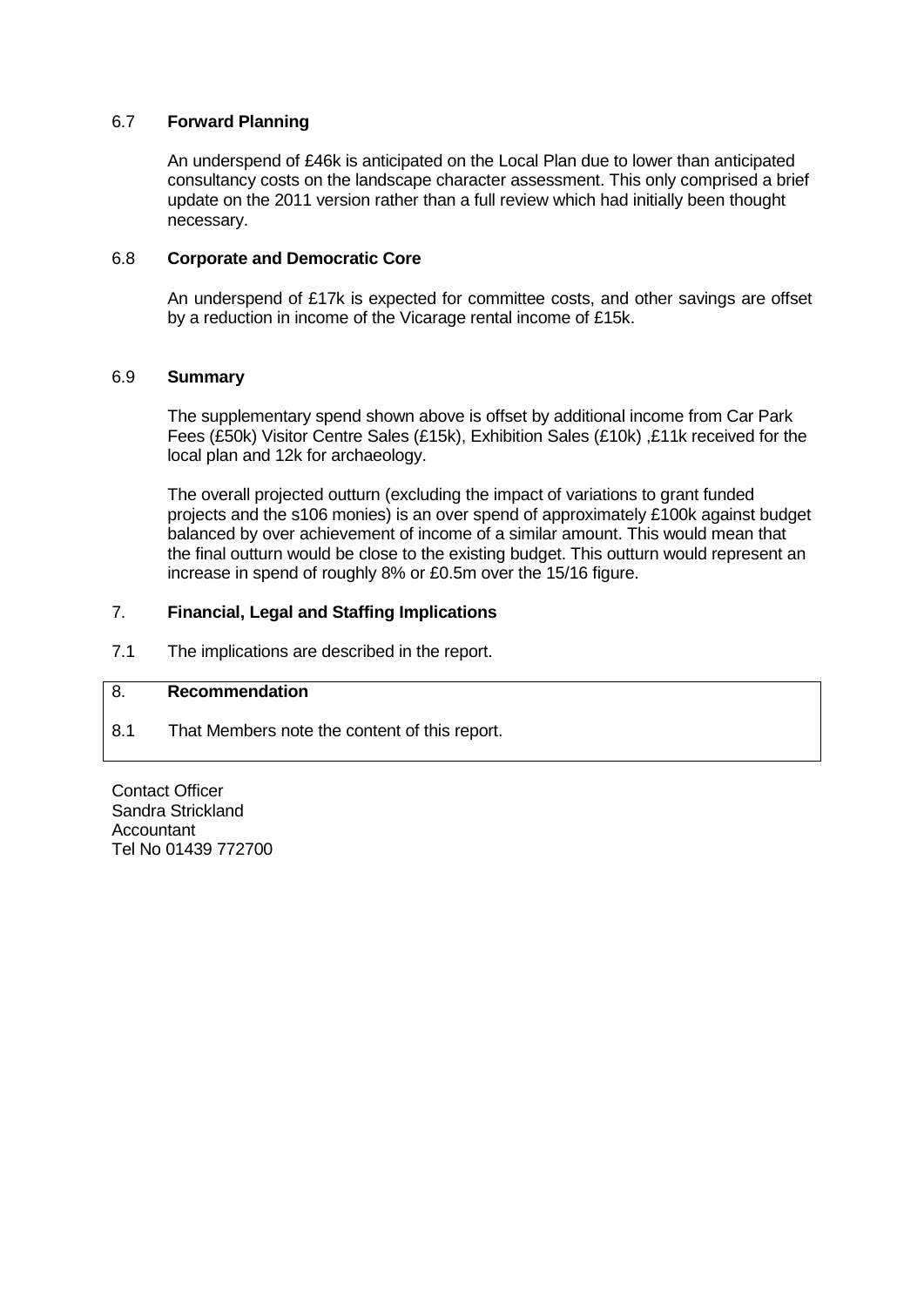**Please note that in the table below green font indicates an under spend or additional income and red font indicates an overspend or income shortfall.**

| 2016/2017 Income and<br><b>Expenditure</b> | 2016/17<br><b>Current</b><br><b>Budget</b> | 2016/17<br><b>Profile</b><br>At | 2016/17<br><b>Actual</b><br>at | $\frac{0}{0}$<br>against<br><b>Profile</b> | <b>Anticipated</b><br><b>Outturn</b> |
|--------------------------------------------|--------------------------------------------|---------------------------------|--------------------------------|--------------------------------------------|--------------------------------------|
|                                            |                                            | 31/12/16                        | 31/12/16                       | 31/12/2016                                 | 31/03/2016                           |
| <b>Expenditure</b>                         | £                                          | £                               | £                              |                                            | £                                    |
| <b>Natural Environment</b>                 | 865,410                                    | 421,700                         | 334,277                        | 79%                                        | 811,410                              |
| <b>Cultural Heritage</b>                   | 807,030                                    | 439,750                         | 302,061                        | 69%                                        | 666,030                              |
| <b>Recreation Management</b>               | 1,137,770                                  | 641,930                         | 604,599                        | 94%                                        | 1,155,770                            |
| <b>Promoting Understanding</b>             | 1,337,870                                  | 870,670                         | 909,712                        | 104%                                       | 1,397,870                            |
| <b>Rangers and Volunteers</b>              | 757,540                                    | 464,970                         | 424,249                        | 91%                                        | 793,540                              |
| Development Management                     | 801,630                                    | 462,220                         | 371,281                        | 80%                                        | 801,630                              |
| <b>Forward Planning</b>                    | 313,760                                    | 141,390                         | 131,722                        | 93%                                        | 267,760                              |
| <b>Corporate and Democratic Core</b>       | 436,710                                    | 371,995                         | 257,668                        | 69%                                        | 419,710                              |
| <b>Total Expenditure</b>                   | 6,457,720                                  | 3,814,625                       | 3,335,569                      |                                            | 6,313,720                            |
|                                            |                                            |                                 |                                |                                            |                                      |
| <b>Income</b>                              | £                                          | £                               | £                              |                                            | £                                    |
| <b>Natural Environment</b>                 | 147,050                                    | 91,520                          | 78,918                         | 86%                                        | 159,050                              |
| <b>Cultural Heritage</b>                   | 572,320                                    | 114,990                         | 166,209                        | 145%                                       | 456,320                              |
| <b>Recreation Management</b>               | 633,360                                    | 398,470                         | 470,356                        | 118%                                       | 665,360                              |
| <b>Promoting Understanding</b>             | 473,950                                    | 376,280                         | 486,918                        | 129%                                       | 498,950                              |
| Rangers and Volunteers                     | 25,600                                     | 22,670                          | 14,983                         | 66%                                        | 25,600                               |
| Development Management                     | 384,750                                    | 333,350                         | 295,382                        | 89%                                        | 334,750                              |
| <b>Forward Planning</b>                    | 15,360                                     | 0                               | 11,466                         | 0%                                         | 26,360                               |
| <b>Corporate and Democratic Core</b>       | 173,780                                    | 118,390                         | 38,503                         | 33%                                        | 158,780                              |
| <b>DEFRA Grant</b>                         | 4,163,190                                  | 3,122,390                       | 3,122,391                      | 100%                                       | 4,163,190                            |
| <b>Total Income</b>                        | 6,589,360                                  | 4,578,060                       | 4,685,126                      |                                            | 6,488,360                            |
|                                            |                                            |                                 |                                |                                            |                                      |
| <b>NET SURPLUS</b>                         | 131,640                                    | 763,435                         | 1,349,557                      |                                            | 174,640                              |
|                                            |                                            |                                 |                                |                                            |                                      |
| <b>NET TRANSFER TO</b><br><b>RESERVES</b>  | 131,640                                    |                                 |                                |                                            | 174,640                              |